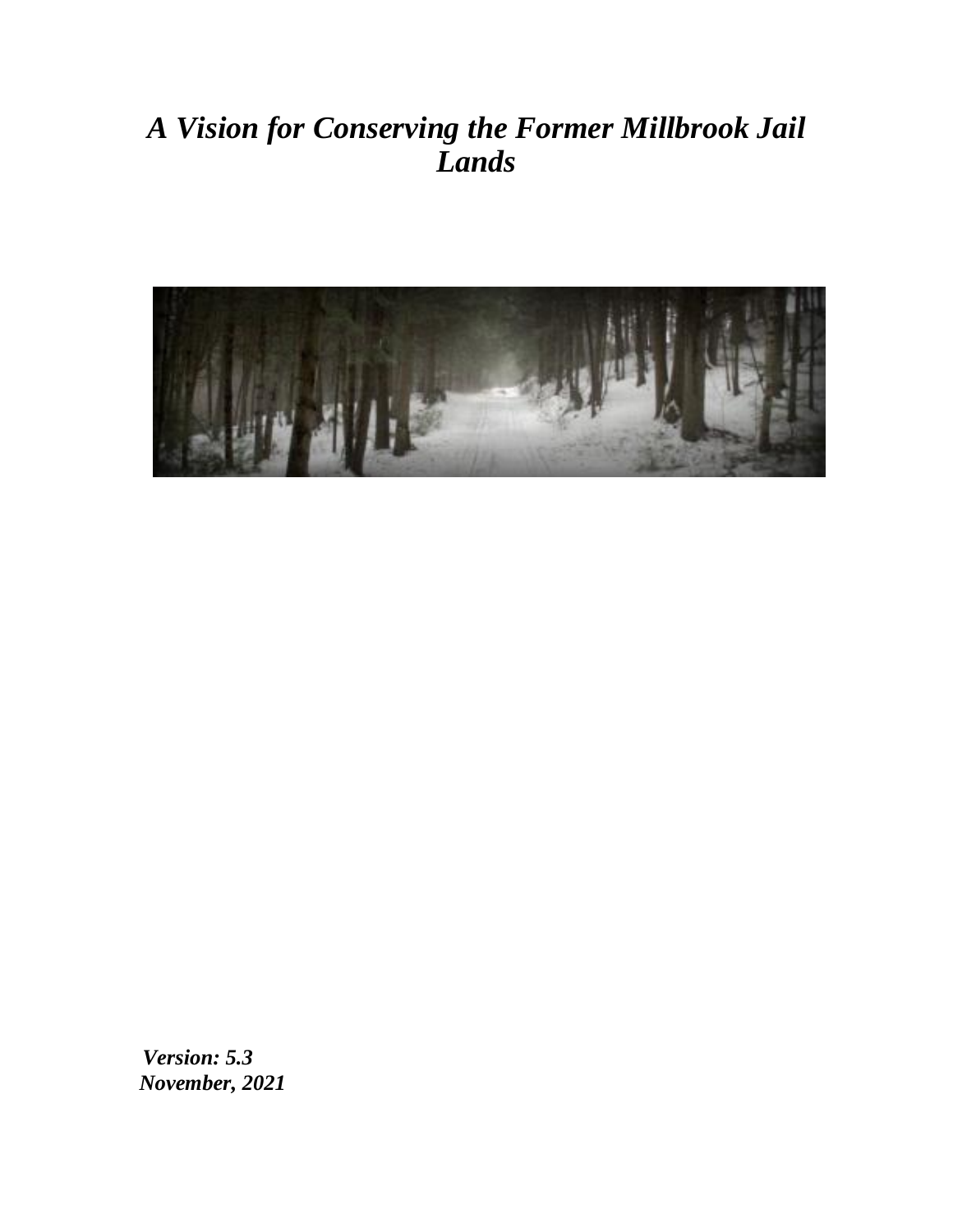#### *Introduction*

It is understood that the land that once accommodated the Millbrook Jail is to be offered for sale through Infrastructure Ontario to the local and First Nation communities and nonprofit organizations if no other government ministry or agency expresses need or interest in retaining the property for other public use. Since the jail closed and was demolished, there has been strong interest in the community to ensure that this property is reserved for public use and that the significant natural ecological features are conserved for future generations. An approach was made by the leaders of an initiative to save this property, to partner with the Kawartha Land Trust, an established non-profit organization that now protects more than 20 properties in perpetuity across the Kawarthas and Peterborough County area.

As an initial step to preparing for the property being offered, a core group of community members and volunteers from the Trust have prepared a vision statement that provides some background about the property and outlines the potential recreational uses and conservation goals for the property.

This document is intended to serve as an initial guideline in communicating with other stakeholders and possible partners in order to invite input and discussion and to develop broader support for the project.

# *Rationale*

The property that once accommodated the Millbrook Jail, located within the planning boundary of the Oak Ridges Moraine, is a singularly beautiful property with a diverse landscape of hills and dales, containing significant mature woodlands, pine plantations, springs, seeps, recharge areas, valley lands, cold headwater streams, open grasslands and meadows. It provides a panorama of beautiful views across the Baxter Creek watershed, the Village of Millbrook and over the neighboring diverse Oak Ridges Moraine landscape.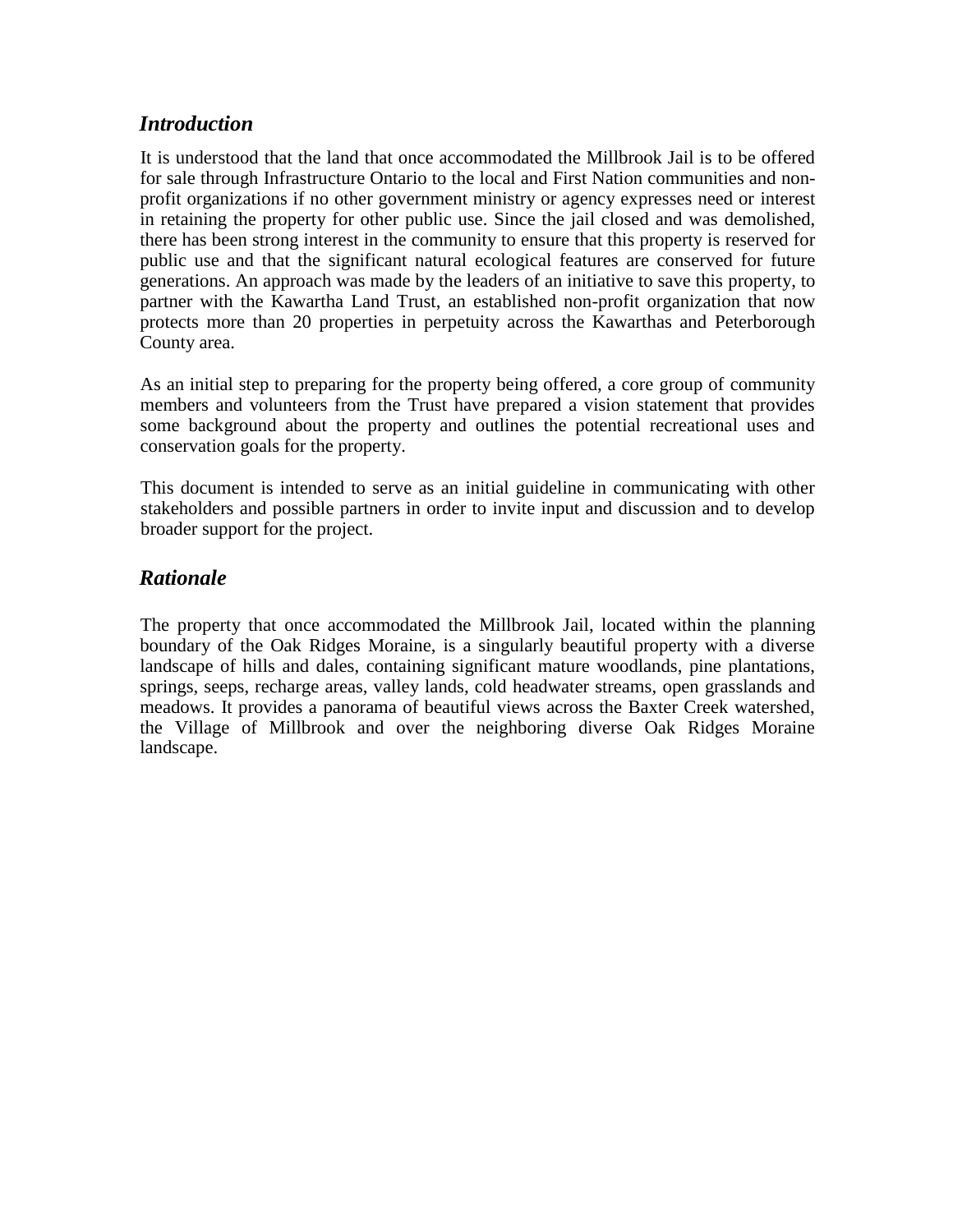

**Source: Township of Cavan Monaghan, Official Plan – Schedule 'B-1', Settlement Area, Natural Heritage System and Environmental Constraints MILLBROOK**

The increasing density of housing and industry in rural communities like Millbrook, as a result of urban sprawl, poses a direct threat to the long-term viability and quality of natural resource areas that are vital to our well-being and existence. Millbrook lacks accessible natural and publicly owned conservation reserves in proximity to residential and built up areas. With the ongoing large-scale residential build-out and even more developments expected in the future; ensuring there is adequate green space to provide for a sustainable environmental future, natural heritage offsetting, and to play a critical role in supporting the physical and mental well-being of the community is paramount. This unique biodiverse land is wholly located within the designated Oak Ridges Moraine planning boundary with areas of Oak Ridges Moraine Natural Linkage, Countryside, and Settlement Areas. The forested area of the property is recognized as a 'Significant Woodland' area in the Cavan Monaghan Official Plan, as well as area providing open grasslands important for providing grassland bird breeding habitat – several that are species at risk – and is also the primary headwaters of a coldwater trout stream which is a tributary of Baxter Creek.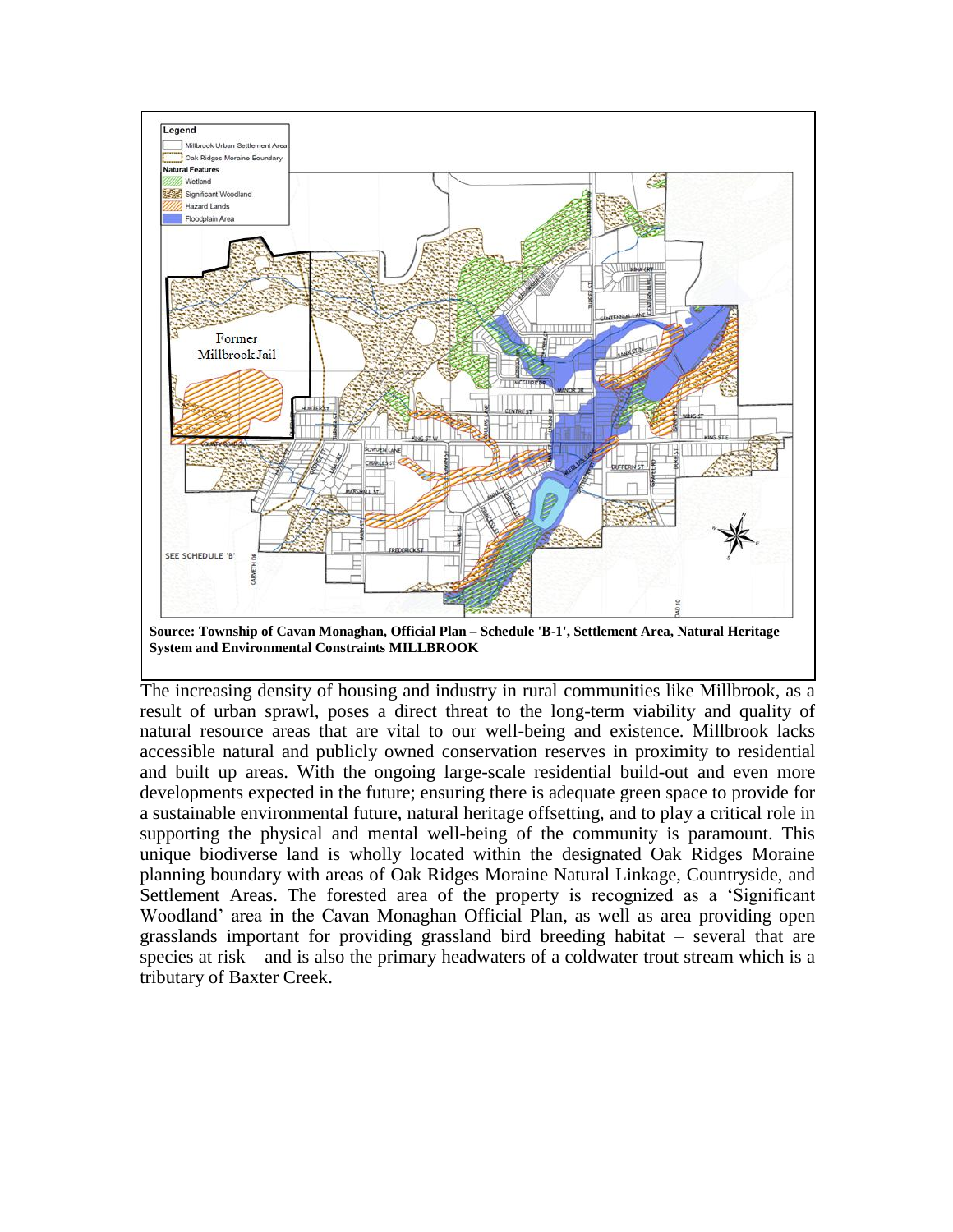

Preserving this 42 hectare (105 acre) property and its ecosystem services, in a natural state, will help to protect the Millbrook Well Head Protection Area (WHPA) which covers 74% of these lands. Lack of management of the vacated Millbrook Jail lands has already resulted in significant, but still reversible damage to watercourses and land features in the wooded northerly area and grasslands of the property. Continued lack of protection and management will result in greater disturbance and fragmentation of these natural areas without any regard for habitat, botanical or wildlife species which depend on the natural linkage areas of the property as corridors across the watershed.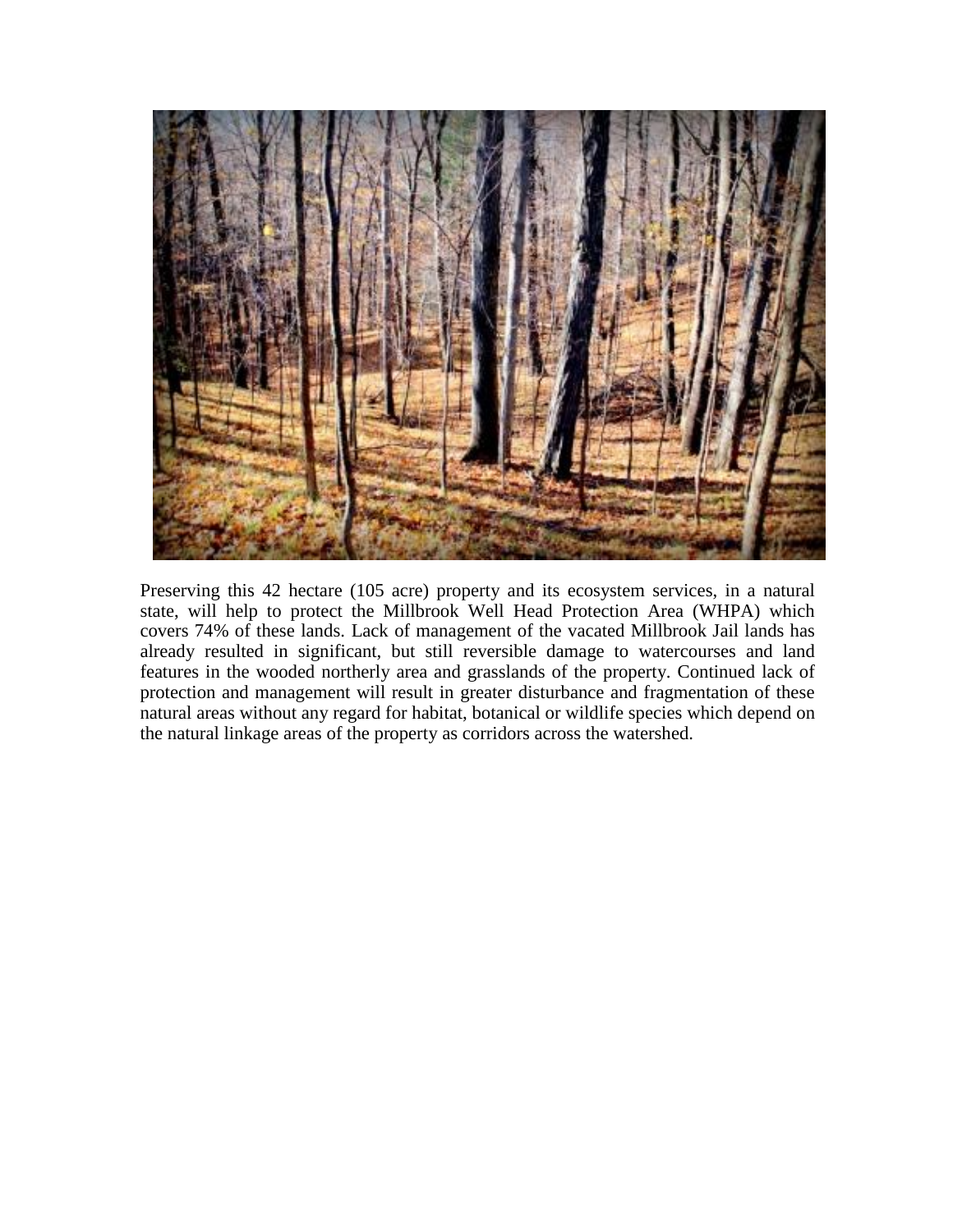

Many residents of Millbrook believe that with the closure of the prison and the loss of economic benefits it once provided to the community, this land should be preserved to serve the residents of Millbrook, the Township of Cavan Monaghan and the surrounding area as one of the few easily accessible natural areas for the community. The property also has potential for passive, low-impact economic and ecosystem service values to the community. The Cavan Monaghan Corporate Strategic Plan 2012-2014 suggests that the property has redevelopment potential, however, in light of constraints across the property as well as existing and historic environmental considerations, further evidence is required to assess the community responses solicited for that report.

The opportunity to protect such a significant publicly owned property located on the immediate boundary of a rapidly urbanizing community, as natural parkland, recreational and conservation reserve for future generations to enjoy, will come along only once. Once it is gone, it is gone forever.

# *Vision Highlights*

The property will be conserved for the purpose of providing:

- Wildlife and botanical habitat in designated areas
- Areas for walking trails and pedestrian access to natural areas
- Areas for public low impact recreational use
- A zone for possible future educational or institutional centres or similar use not to exceed 1.2 hectare (3.+/- acres), (or other suggested area) including parking, in the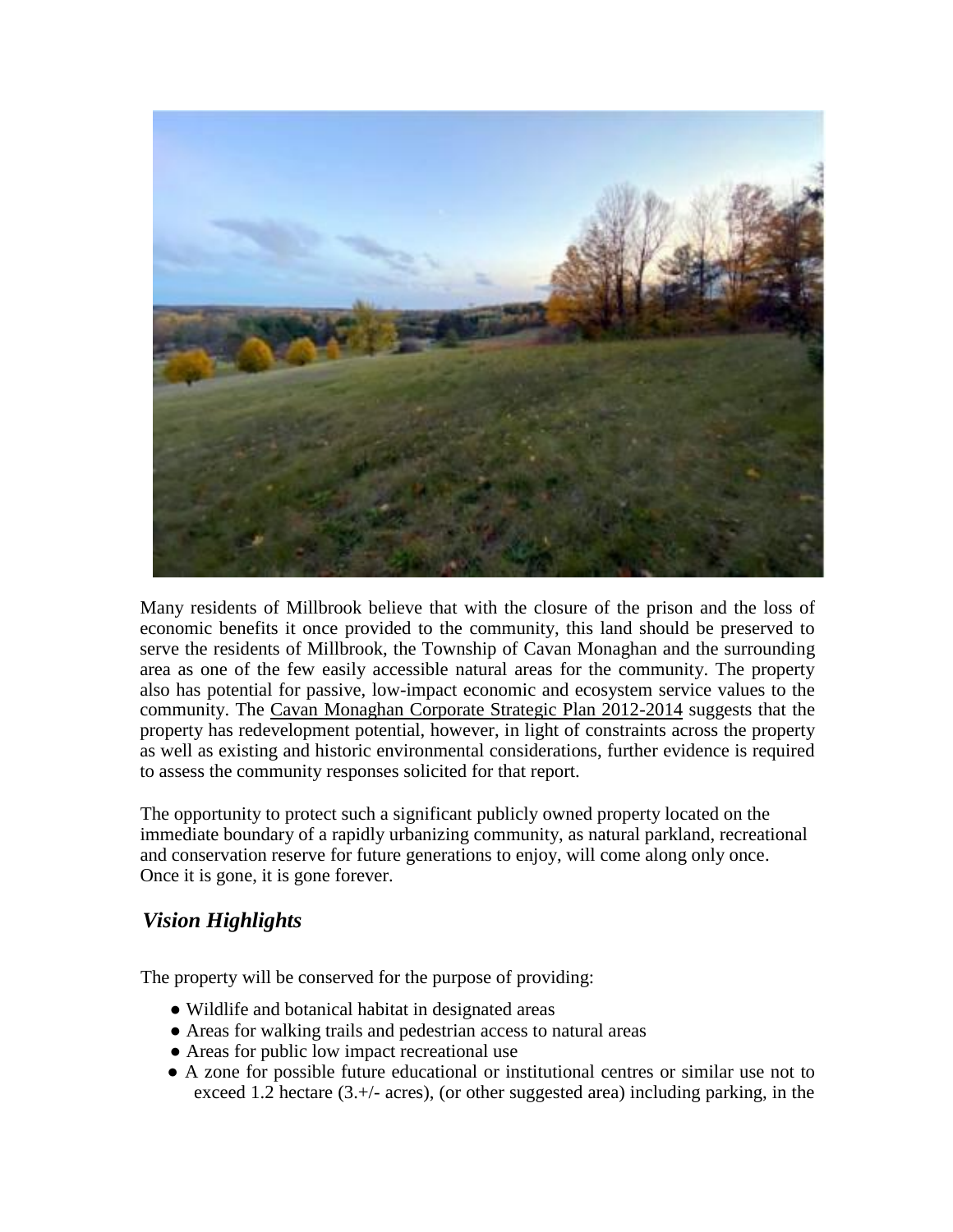upper flat 'brownfield' area of the property

• Connectivity of woodland area to natural core and linkage areas to the south, west and east

- A setting for teaching and ecological research at all educational levels
- Connectivity to the core ecological areas to the east, south and west
- Preservation of the open greenspace of the wellhead protection area

● To potentially partner with other organizations or the Municipality to consider other complementary uses for benefit to the local community consistent with the goals of conservation and protection of the significant natural areas and water features.

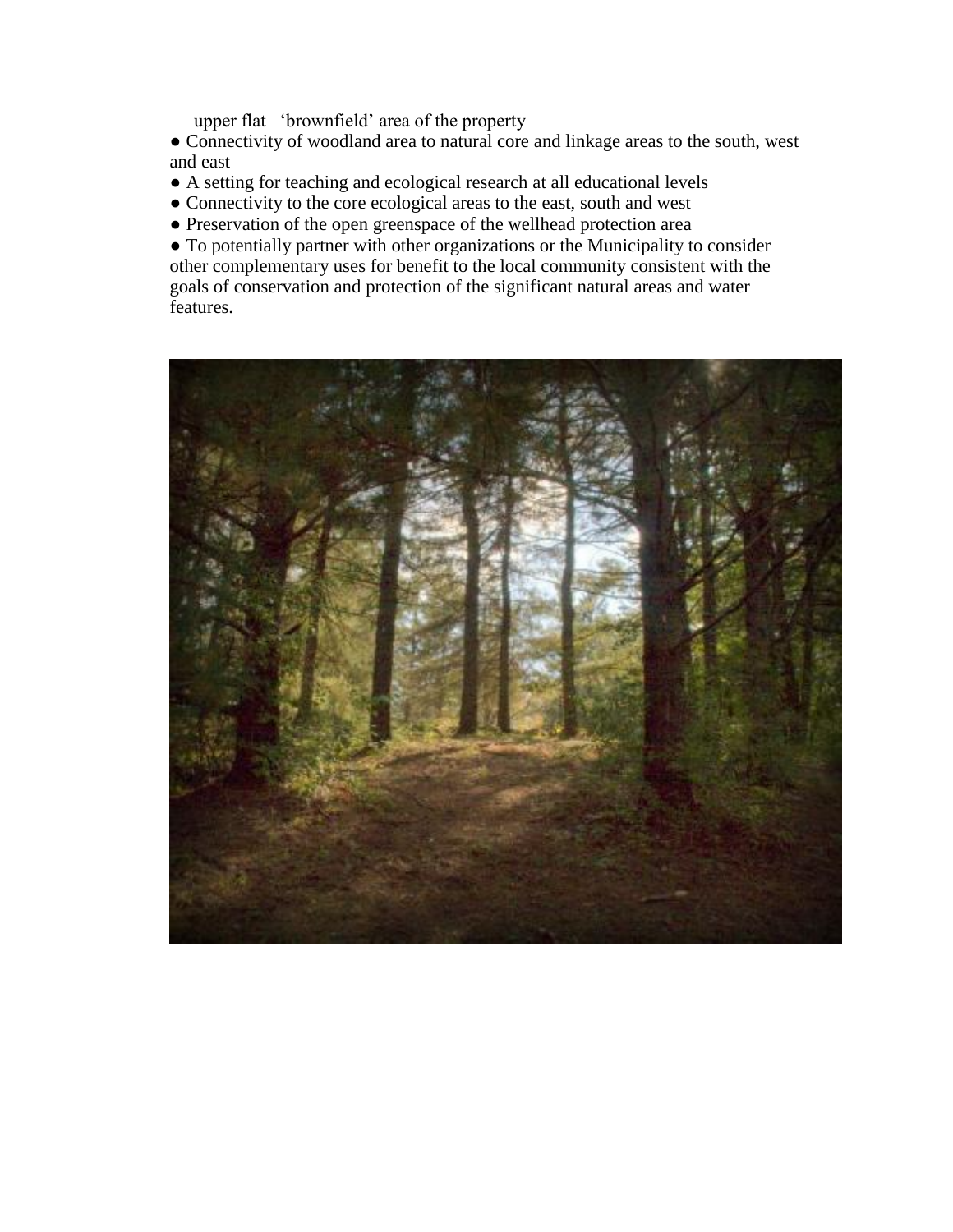# *Ecological Objectives*

Key ecological goals for the property will include:

- Conservation and restoration of the watercourse channel, springs and seepage areas damaged by vehicle traffic
- Conservation of mature growth trees
- Restoration of animal and bird habitat (emphasis on species at risk)
- Stabilization of open slopes to prevent further erosion
- Targeted expansion of woodlands where buildings have been removed and on other open areas of the property as a potential offsetting mechanism for development in other areas of the watershed
- Establishment of a 30 metre  $+/-$  woodland corridor on the west boundary of the property to 'connect' the woodlands at the north of the property with the woodlands to the south of King Street, to provide protection and cover for animals moving from one area to another (i.e., mitigating forest fragmentation)
- Possible partnerships with local First Nations communities to create another savannah and prairie habitat on a portion of the property  $-$  a natural feature that is scarce.

#### *Public Use*

As well as preserving and protecting natural habitat, it is recognized that there is the community desire to accommodate public access and recreational activities, such as cross country skiing, snowshoeing and tobogganing in the winter months and running, dog walking, birdwatching, throughout the year.

The stewardship plan for the property will balance activities in order to meet the ecological objectives while ensuring that people are able to be in the natural environment. Education of the public to reinforce the need to protect the ecology will be an important role for the stewards to fill with assistance from people with expertise and experience in conservation on publicly accessed natural reserves. Trent University, Fleming College, Habitat for Humanity, Camp Kawartha, and the local school board and other organizations can be involved as possible partners for a more active management, economic development and educational approaches.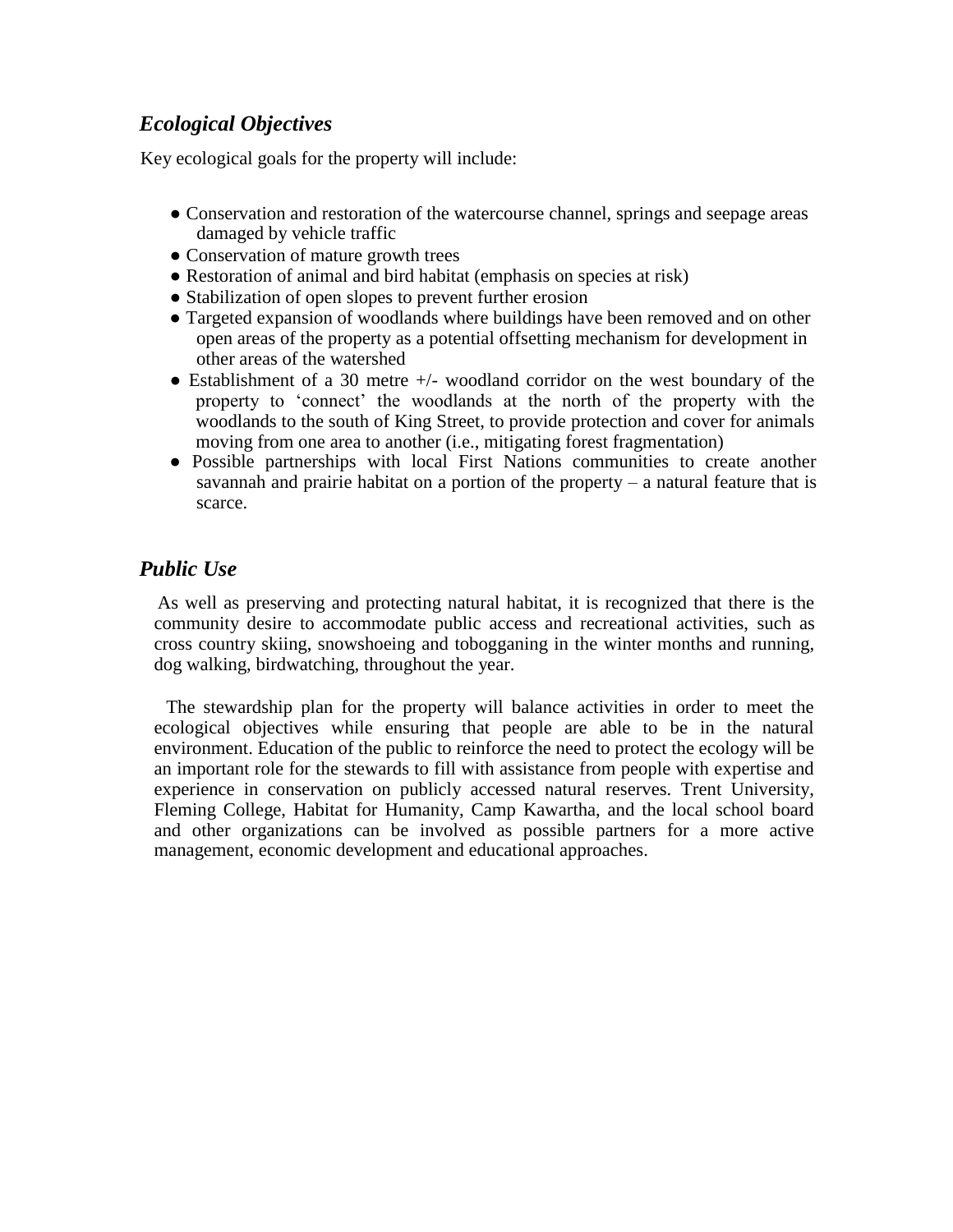

# *Restrictions & Covenants*

Considerable impact has been made to the natural areas of the property through use of vehicles over the last ten years and mountain bike trails since early 2020. Currently the following restrictions are being considered for the property:

- The restricted access zones will be mapped and identified in conservation agreements and by signage on the property
- Motorized recreational vehicle traffic on the site will not be permitted except in designated areas for barrier free accessibility and parking or for the purposes of maintenance.
- Cooking or campfires are not intended to be permitted
- Camping will not be permitted without prior approval and permits

# *Approach to Ownership & Stewardship*

The property will be owned by a federally incorporated non-profit community-based group, The Old Millbrook Jail Lands Association, with stewardship guidance from the Kawartha Land Trust and the Baxter Creek Watershed Alliance. Kawartha Land Trust will continue to monitor those lands as identified under a Conservation Agreement in perpetuity. In the event that the community organization ceases to function, ownership of the property would revert to the Land Trust or other designated public or non-profit body or institution.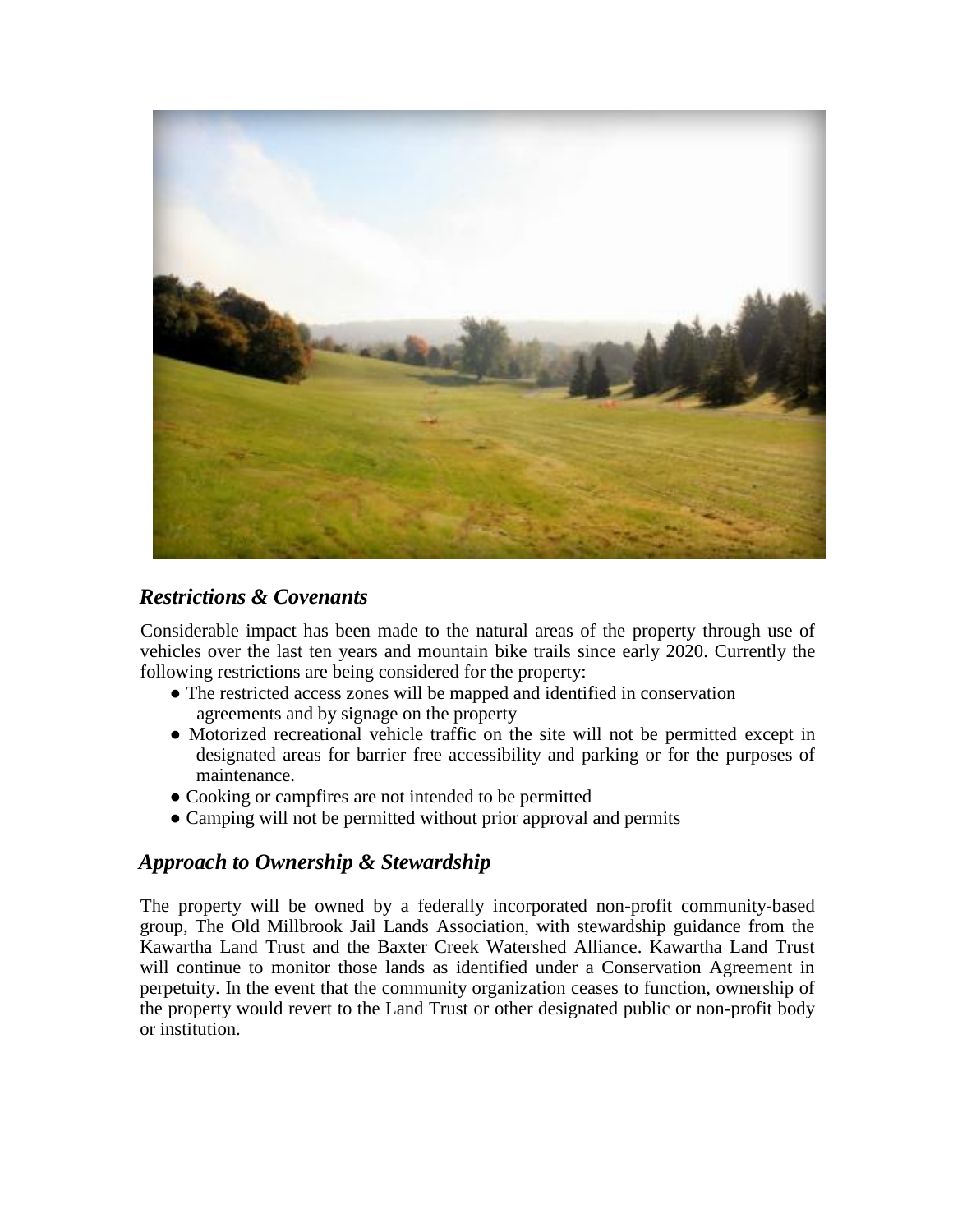#### *Funding the Project*

The community organization recognizes that to bring this timely vision for the Millbrook Jail Lands to fruition, communication and discussion with the public and other stakeholders prior to Infrastructure Ontario releasing the land for sale to community government and non-profit groups is essential, and have developed a preliminary plan for the period prior to the sale.

**1.** The Old Millbrook Jail Lands Association has been formally incorporated as a non-profit corporation and initiative of the incorporated Baxter Creek Watershed Alliance which is a local non profit environmental community organization.

- **2.** There will be a limited funding drive to raise start-up funds in addition to resources that may be provided by the Kawartha Land Trust to initiate the process to prepare for purchasing the property and developing the major fundraising campaign, a need for a group of people who are able to support the start-up costs if it appears that the project may be possible.
- **3.** The community group, the Baxter Creek Watershed Alliance, is working with the Kawartha Land Trust to develop corporate and government support, as well as partnerships with other organizations, through sharing this Vision document and making presentations to municipal government, provincial and federal representatives, as well as the First Nations communities, business owners, service organizations and various foundations.
- **4.** It is anticipated that major gifts and foundation grants will make up at least 50% of the total, with hopefully 25% funding from government sources to match 25% community giving.
- **5.** The Fundraising strategy will also include establishing funds for ongoing stewardship costs and reserves as well as initial capital costs.